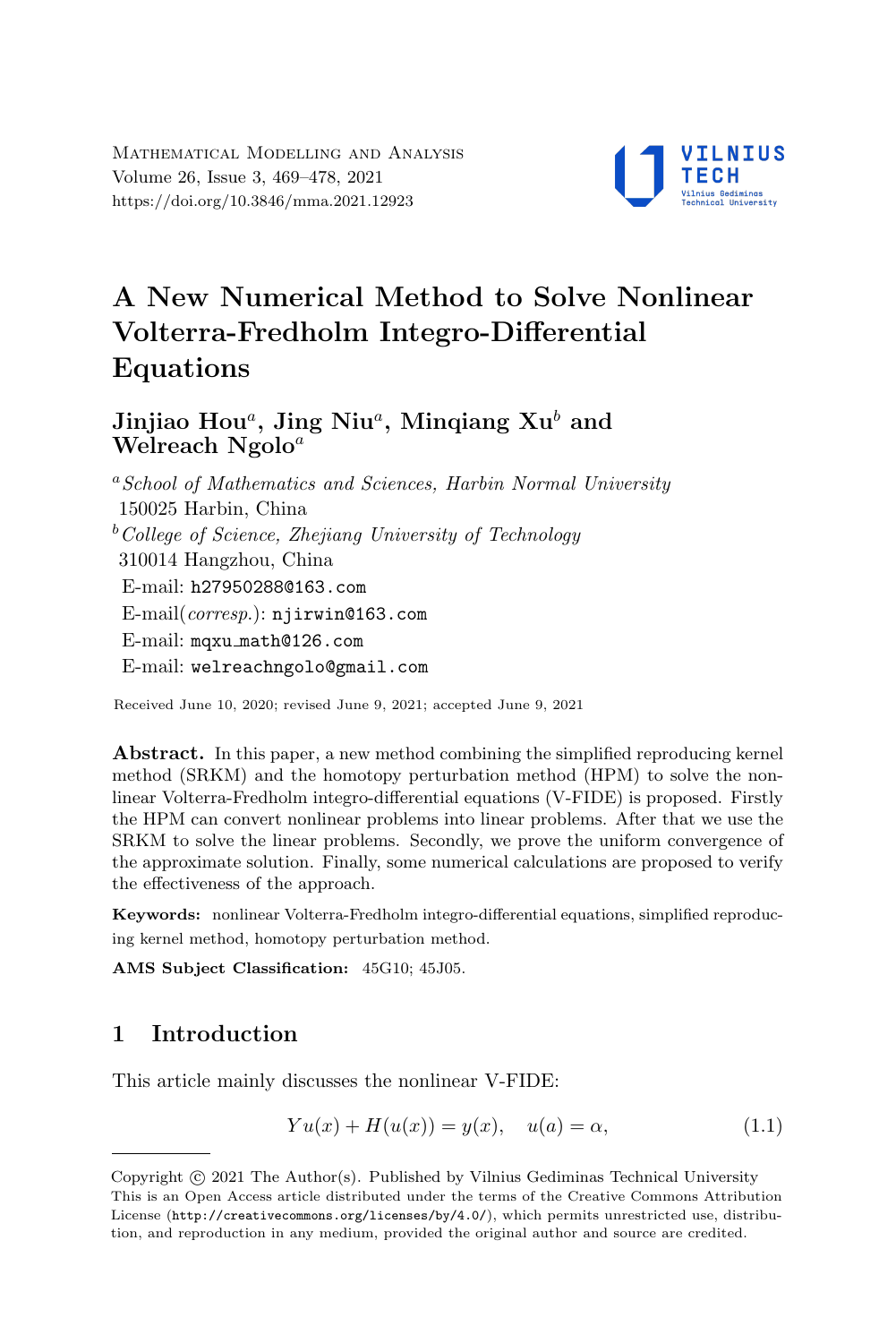where

$$
Yu(x) = u'(x) + q(x)u(x),
$$
  

$$
H(u(x)) = \lambda_1 \int_0^x K_1(x, t)F(u(t)) dt + \lambda_2 \int_0^1 K_2(x, t)G(u(t)) dt.
$$

The parameters  $\lambda_1, \lambda_2$  are constants.  $F(u(x))$  and  $G(u(x))$  are constant coefficient polynomials of  $u(x)$ . The V-FIDE has been widely used in physics, biological and engineering  $[1, 2, 3, 10, 16]$  $[1, 2, 3, 10, 16]$  $[1, 2, 3, 10, 16]$  $[1, 2, 3, 10, 16]$  $[1, 2, 3, 10, 16]$  $[1, 2, 3, 10, 16]$  $[1, 2, 3, 10, 16]$  $[1, 2, 3, 10, 16]$  $[1, 2, 3, 10, 16]$ . In order to obtain accurate numerical solutions more quickly, many methods for solving such problems have been proposed in recent years. Maleknejad [\[10\]](#page-8-3) introduced the hybrid functions method. Babolian [\[2,](#page-8-1) [3\]](#page-8-2) proposed the triangular functions method and the operational matrix with block-pulse functions. Hybrid Legendre polynomials and block-pulse functions approach were used by Maleknejad [\[9\]](#page-8-4). Bakodah [\[4\]](#page-8-5) discussed the Laplace discrete Adomian decomposition method over the integro-differential equation. Biazar and Ghanbari [\[5\]](#page-8-6) presented He's homotopy perturbation method. Bildik [\[6\]](#page-8-7) used the modified decomposition method to obtain the approximate solution of nonlinear V-FIDE. Ghasemi [\[8\]](#page-8-8) formulated homotopy perturbation method for solving nonlinear equations. In recent years, with the development of reproducing kernel space theory, many scholars have successfully applied reproducing kernel method to solve problems  $[12,13,14,15,17,18]$  $[12,13,14,15,17,18]$  $[12,13,14,15,17,18]$  $[12,13,14,15,17,18]$  $[12,13,14,15,17,18]$  $[12,13,14,15,17,18]$ . But the traditional reproducing kernel method  $[11]$  is difficult to deal with the integral term, while the HPM can be effectively dealt with the integral term. Because the traditional reproducing kernel method needs orthogonalization, the calculation method is complex and time-consuming. Our method avoids the Smith orthogonalization process in order to save the calculation time and running memory. This article discusses the nonlinear V-FIDE by using SRKM and HPM in the reproducing kernel space, so that the equation can achieve higher accuracy.

In this paper, we describe the homotopy perturbation theory in Section 2. The reproducing kernel theory will be shown in Sections 3 and 4. The last part presents some numerical examples. In the end, we have the conclusions.

#### 2 Homotopy perturbation method

For Equation [\(1.1\)](#page-0-0), we first have to solve the nonlinear part. The homotopy perturbation method provides a good theoretical basis, we embed a small parameter  $p (p \in [0, 1])$  by constructing a homotopy map

$$
Yu(x) + pH(u(x)) = y(x), \quad u(a) = \alpha,
$$
 (2.1)

when  $p = 0$ , the Equation [\(2.1\)](#page-1-0) is an initial value problem:

<span id="page-1-1"></span><span id="page-1-0"></span>
$$
Yu(x) = y(x), \quad u(a) = \alpha,\tag{2.2}
$$

when  $p = 1$ , Equation [\(2.1\)](#page-1-0) is the original problem (1.1). The parameter p changes from 0 to 1, then the solution  $u(x)$  follows the homotopy path from Equation  $(2.2)$  to the original problem Equation  $(2.1)$ . And the solutions that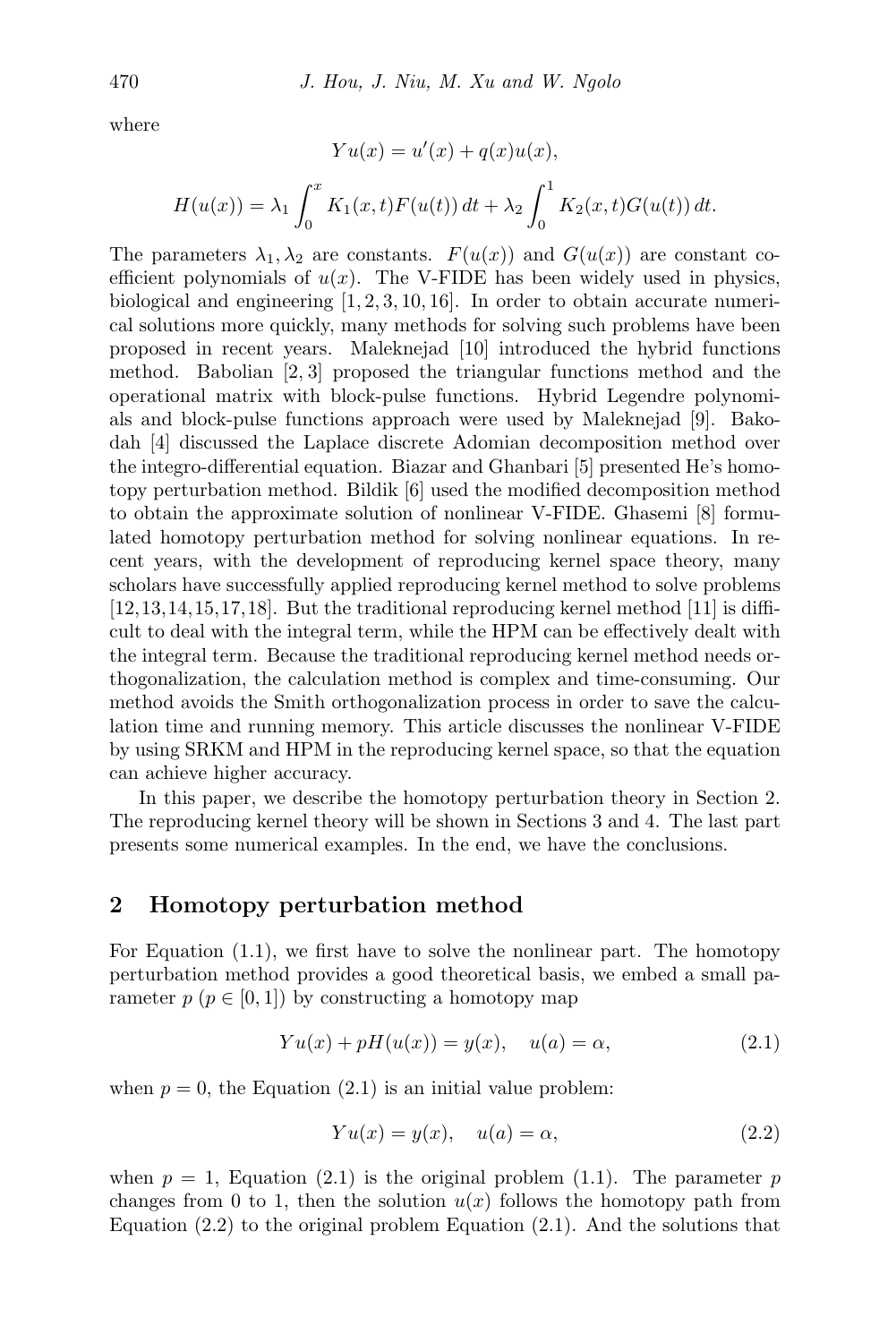satisfy the homotopy path can be expanded into a power series of  $p$ :

$$
u(x,p) = \sum_{n=0}^{\infty} p^n u_n(x).
$$

In this way, when  $p \to 1$ , the approximate solution of the nonlinear operator equation is obtained

$$
u(x) = \lim_{p \to 1} u(x, p) = \sum_{n=0}^{\infty} u_n(x).
$$

Take the k derivatives of  $F, G$  and set  $p = 0$ , then substitute the type into Equation  $(2.1)$ :

$$
\sum_{n=0}^{\infty} p^n Y u_n(x) + p \lambda_1 \int_0^x K_1(x,t) \sum_{k=0}^{\infty} A_k p^k dt + p \lambda_2 \int_0^1 K_2(x,t) \sum_{k=0}^{\infty} B_k p^k dt = y(x),
$$

where

$$
\sum_{k=0}^{\infty} A_k p^k = F(\sum_{n=0}^{\infty} p^n u_n(x)) = \sum_{k=0}^{\infty} \frac{1}{k!} \frac{d^k}{dp^k} F(\sum_{n=0}^{\infty} p^n u_n(x)) |_{p=0},
$$
  

$$
\sum_{k=0}^{\infty} B_k p^k = G(\sum_{n=0}^{\infty} p^n u_n(x)) = \sum_{k=0}^{\infty} \frac{1}{k!} \frac{d^k}{dp^k} G(\sum_{n=0}^{\infty} p^n u_n(x)) |_{p=0}.
$$

Comparing the coefficients of  $p<sup>i</sup>$  on both sides of equation and setting them equal, we can get for  $k = 0$ ,

<span id="page-2-0"></span>
$$
Yu_0(x) = y(x), \quad u_0(a) = \alpha,
$$
 (2.3)

for  $p^{k+1}$ ,

<span id="page-2-1"></span>
$$
\begin{cases}\nYu_k(x) = -\lambda_1 \int_0^x K_1(x,t) \sum_{k=0}^\infty A_k dt - \lambda_2 \int_0^1 K_2(x,t) \sum_{k=0}^\infty B_k dt, \\
u_k(a) = \alpha.\n\end{cases} \tag{2.4}
$$

Adding the solution  $u_k$  of Equations [\(2.3\)](#page-2-0)–[\(2.4\)](#page-2-1), we obtain the true solution to nonlinear equations

$$
u_n(x) = u_0(x) + u_1(x) + u_2(x) + \dots
$$

#### 3 Reproducing kernel Hilbert space

We will discuss the Equation [\(1.1\)](#page-0-0) with support of the reproducing kernel space theory.

DEFINITION 1. ( $[7]$ ) Let H be the Hilbert space, and the elements in H are complex-valued functions on X. If there is a unique function  $K_s(t)$  for  $\forall s \in X$ that satisfies

$$
\langle f, K_s \rangle = f(s), \ f \in H.
$$

Then H is defined as reproducing kernel space,  $K(s,t) = K_s(t)$  is defined as reproducing kernel function.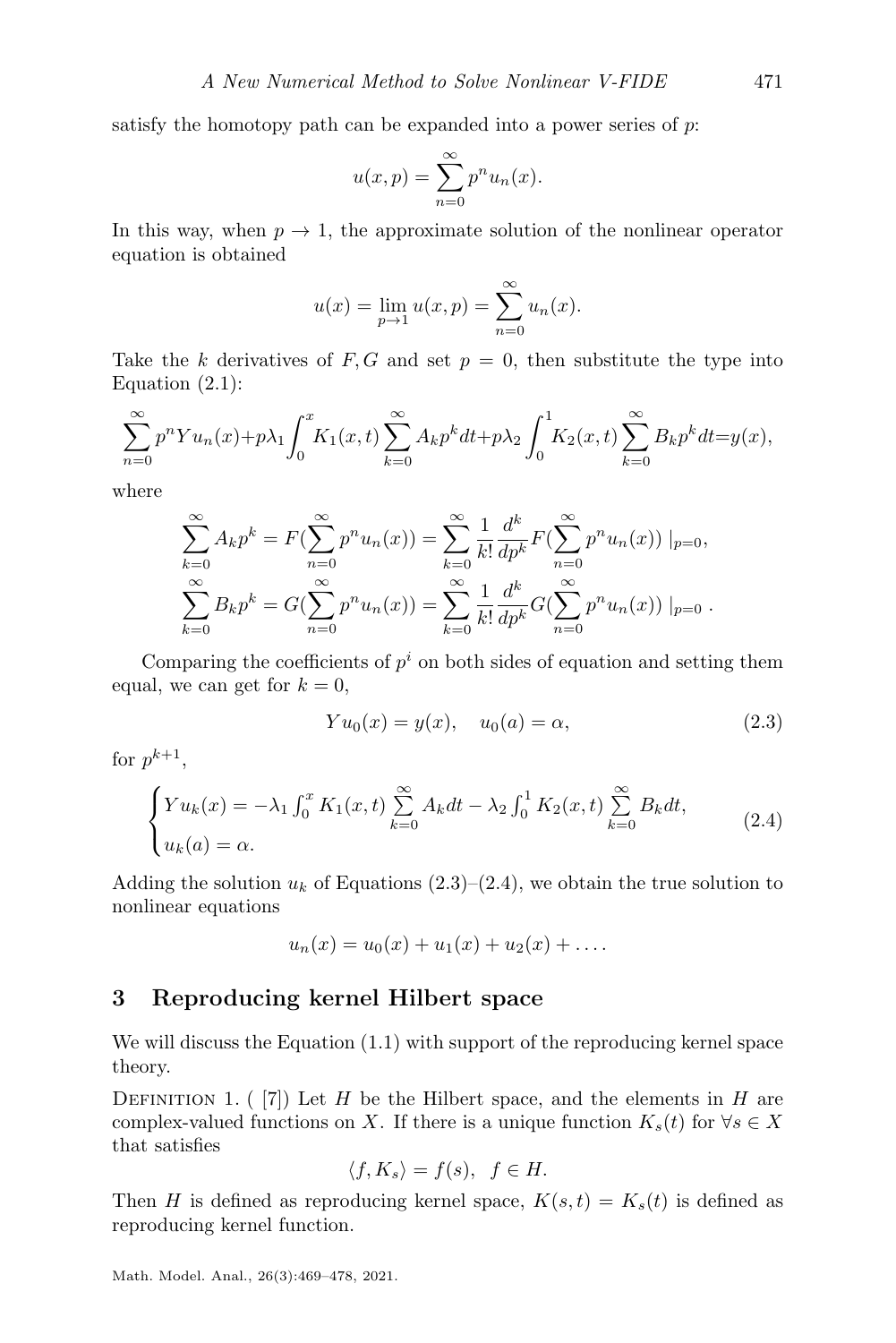To solve Equation [\(1.1\)](#page-0-0), we need to introduce two reproducing kernel spaces next. The inner product and the norm of reproducing kernel Hilbert space  $W_2^2[a, b]$  and  $W_2^1[a, b]$  are defined as

DEFINITION 2. ([\[7\]](#page-8-9))

 $W_2^2[a, b] = \{u(x) | u'(x)$  is an absolutely continuous real value function,  $u''(x) \in L^2[a, b]$ ,  $\langle u, v \rangle_{W_2^2} = u(a)v(a) + u'(a)v'(a) + \int_a^b$ a  $u''v''dx,$  $u, v \in W_2^2[a, b], \quad \|u\|_{W_2^2} = \sqrt{\langle u(x), u(x) \rangle_{W_2^2}}.$ 

DEFINITION 3. ([\[7\]](#page-8-9))

 $W_2^1[a, b] = \{u(x) | u(x)$  is an absolutely continuous real value function,  $u'(x) \in L^2[a, b]$ ,  $\langle u, v \rangle_{W_2^1} = u(a)v(a) + \int_a^b$ a  $u'v'dx, \quad u, v \in W_2^1[a, b],$  $||u||_{W_2^1} = \sqrt{\langle u(x), u(x) \rangle_{W_2^1}}.$ 

**Theorem 1.** (*[\[7\]](#page-8-9))* The reproducing kernel function  $R_s(t)$  of  $W_2^2[a, b]$  is defined as

$$
R_s(t) = \begin{cases} st + \frac{st^2}{2} - \frac{t^3}{6}, & t \le s, \\ st + \frac{ts^2}{2} - \frac{s^3}{6}, & s \le t. \end{cases}
$$

**Theorem 2.** (*[\[7\]](#page-8-9))* The reproducing kernel function  $r_s(t)$  of  $W_2^1[a, b]$  is defined as

$$
r_s(t) = \begin{cases} 1 - a + s, t \le s, \\ 1 - a + t, s \le t. \end{cases}
$$

#### 4 The combination of HPM and SRKM

We described the HPM for nonlinear equation in Section 2. Equations [\(2.3\)](#page-2-0) and [\(2.4\)](#page-2-1) can be considered as follows

<span id="page-3-0"></span>
$$
\begin{cases} Yu_n(x) = f(x), \\ u_n(a) = \alpha, \ n = 0, 1, 2, \dots \end{cases}
$$
 (4.1)

Now we introduce reproducing kernel method. Firstly, we define a linear operator  $L: W_2^2[a, b] \to W_2^1[a, b],$ 

$$
Lu(x) = Yu_n(x), \ u(x) \in W_2^2[a, b].
$$

Therefore, Equation [\(4.1\)](#page-3-0) can be expressed as

<span id="page-3-1"></span>
$$
\begin{cases}\nLu(x) = f(x), \\
u_n(a) = \alpha, \ n = 0, 1, 2, \dots.\n\end{cases}
$$
\n(4.2)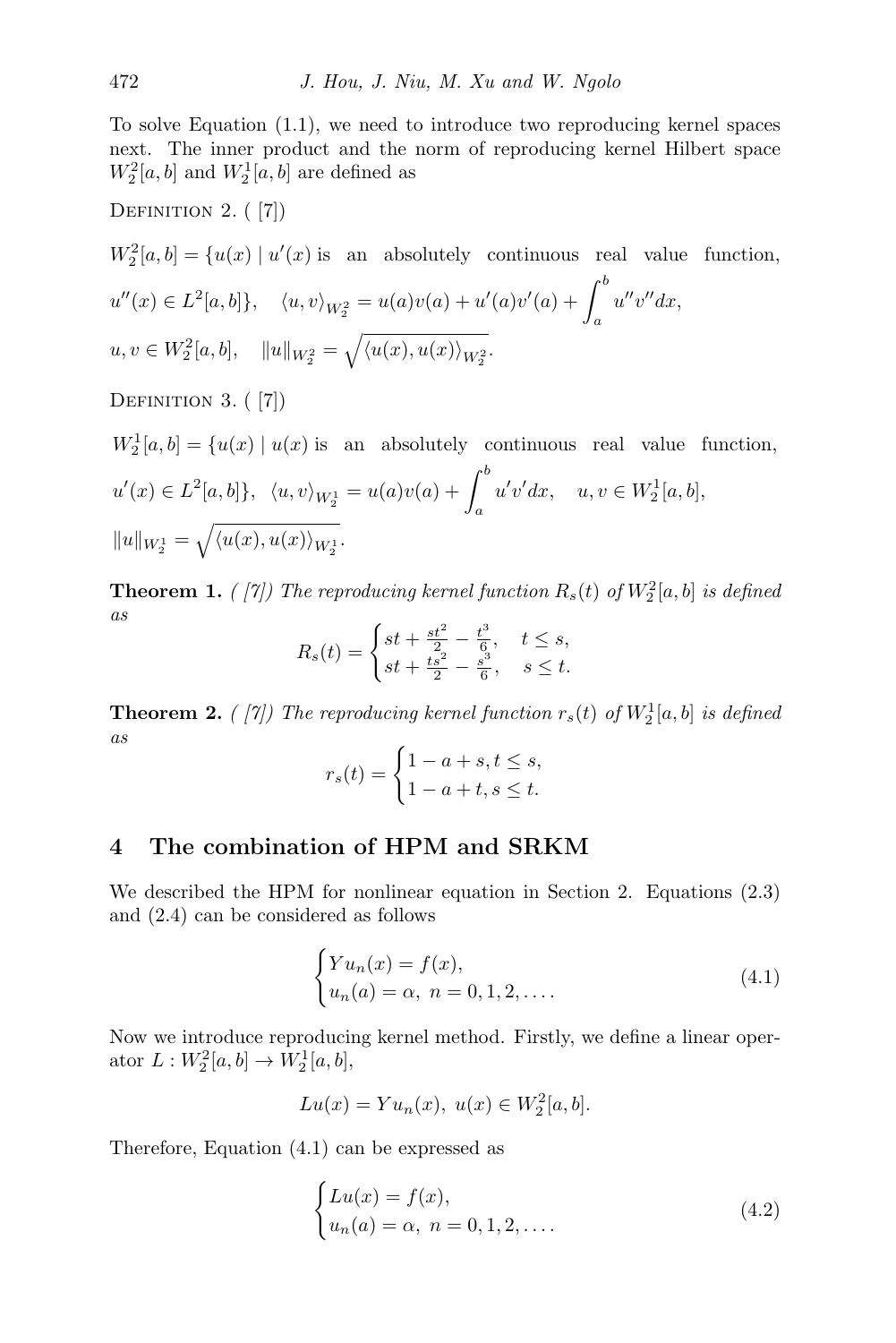It's easy to prove that  $L$  is a bounded linear operator.  $L^*$  is the adjoint operator of L. Let  $\phi_i(x) = L^* r_s(t)(x_i)$ ,  $i = 1, 2, \ldots$ , where  $L^* r_s(t)(x_i) =$  $\langle L^*r_s, R_t \rangle_{W_2^2} = \langle r_s, LR_t \rangle_{W_2^1} = (LR_t)(s) = (LR_s)(t)$ , and  $\{x_i\}$  is subset on  $[a, b]$ .

**Theorem 3.**  $\{x_i\}_{i=1}^{\infty}$  in [a, b] is a set of mutually distinct dense points, then  $\{\psi_i(x)\}_{i=1}^{\infty}$  is a complete system on  $W_2^2[a,b]$ .

*Proof.* Assume  $\sum_{i=1}^{n} c_i \psi_i(x) = 0$ , because L is invertible, and

$$
\sum_{i=1}^{n} c_i \psi_i(x) = \sum_{i=1}^{n} c_i L R_{x_i}(x) = L(\sum_{i=1}^{n} c_i R_{x_i}(x)) = 0.
$$

In addition, for  $u(x) \in W_2^2[a, b]$ , if  $\langle u(x), \psi_i \rangle_{W_2^2} = u(x_i) = 0, i = 1, 2, ...,$  then  $u(x) \equiv 0. \quad \Box$ 

Let  $\psi_1(x) = R(x, a)$  and  $S_{n+1} = span{\phi_1(x), \phi_2(x), \dots, \phi_n(x), \psi_1(x)}$ . We can obtain the following conclusions:

**Theorem 4.** Define  $P_n: W_2^2[a, b] \to S_{n+1}[a, b]$ , then  $u_n = P_n u$  satisfies:

<span id="page-4-0"></span>
$$
\langle u_n, \phi_k \rangle = f(x_k, u(x_k)), \quad k = 1, 2, \dots, n, \quad \langle u_n, \psi_1 \rangle = \alpha. \tag{4.3}
$$

Proof.

$$
\langle P_n u, \phi_k \rangle_{W_2^2} = \langle u, \phi_k \rangle_{W_2^2} = \langle u, L^* r_{x_k} \rangle_{W_2^2} = \langle Lu, r_{x_k} \rangle_{W_2^1} = Lu(x_k)
$$
  
=  $f(x_k, u(x_k)), \quad k = 1, 2, ..., n.$   

$$
\langle P_n u, \psi_1 \rangle_{W_2^2} = \langle u, P_n \psi_1 \rangle_{W_2^2} = \langle u, \psi_1 \rangle_{W_2^2} = \langle u, R_a \rangle_{W_2^2} = u(a) = \alpha.
$$

 $\Box$ 

**Theorem 5.** The approximate solution  $u_n(x)$  uniformly converges to  $u(x)$  on  $[a, b]$ .

*Proof.*  $||u_n - u|| \to 0$  holds as  $n \to \infty$  in  $W_2^2[a, b]$ . According to the reproducibility of the reproducing kernel function, we have

$$
u_n(x) - u(x) = \langle u_n - u, R_x(y) \rangle,
$$

thus

$$
| u_n(x) - u(x) | = | \langle u_n - u, R_x(y) \rangle_{W_2^2} | \leq ||u_n - u||_{W_2^2} ||R_x(y)||_{W_2^2},
$$

because of the boundedness of the reproducing kernel function,  $||R_x(y)|| \le M_0$ , then

$$
|u_n(x) - u(x)| \le M_0 ||u_n - u||_{W_2^2} \to 0.
$$

 $\Box$ 

Math. Model. Anal., 26(3):469–478, 2021.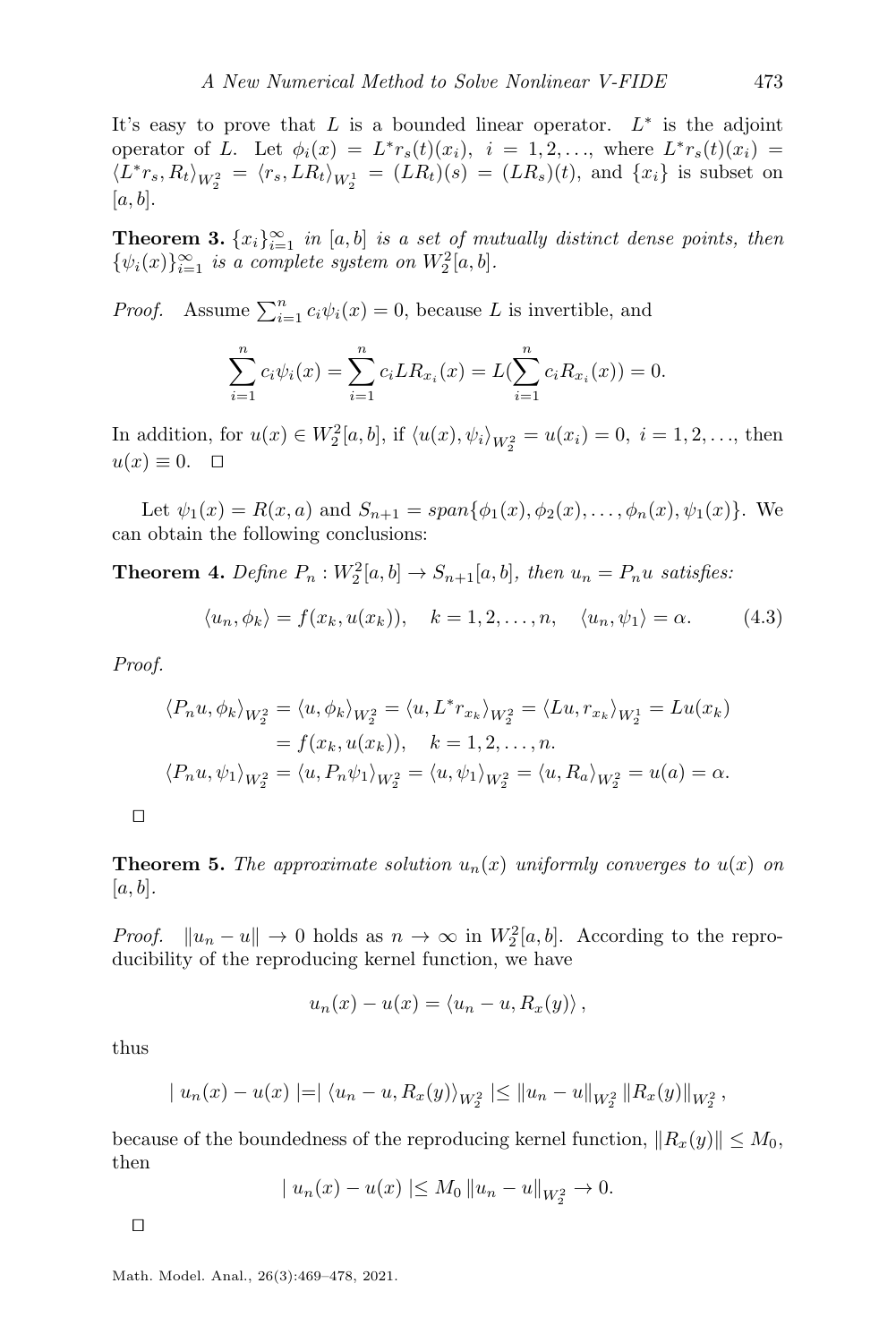<span id="page-5-0"></span>Consequently, the exact solution  $u_n \in S_{n+1}$  of Equation [\(4.2\)](#page-3-1) can be developed as follows

$$
u_n(x) = \sum_{k=1}^n q_k \phi_k(x) + p_1 \psi_1.
$$
 (4.4)

Then applying the form Equation  $(4.4)$  to Equation  $(4.3)$ , we can obtain

$$
p_1 \langle \psi_1, \psi_1 \rangle + \sum_{k=1}^n q_j \langle \phi_k(x), \psi_1 \rangle = \alpha,
$$
  

$$
p_1 \langle \psi_1, \phi_j \rangle + \sum_{k=1}^n q_j \langle \phi_k(x), \phi_j \rangle = f(x_j, u(x_j)), \quad j = 1, 2, \dots, n.
$$

Note that

$$
A = \begin{pmatrix} \langle \psi_1, \psi_1 \rangle & \langle \phi_1, \psi_1 \rangle & \langle \phi_2, \psi_1 \rangle & \dots & \langle \phi_n, \psi_1 \rangle \\ \langle \psi_1, \phi_1 \rangle & \langle \phi_1, \phi_1 \rangle & \langle \phi_1, \phi_1 \rangle & \dots & \langle \phi_n, \phi_1 \rangle \\ \langle \psi_1, \phi_2 \rangle & \langle \phi_1, \phi_2 \rangle & \langle \phi_2, \phi_2 \rangle & \dots & \langle \phi_n, \phi_2 \rangle \\ \vdots & \vdots & \vdots & \vdots & \vdots \\ \langle \psi_1, \phi_n \rangle & \langle \phi_1, \phi_n \rangle & \langle \phi_2, \phi_n \rangle & \dots & \langle \phi_n, \phi_n \rangle \end{pmatrix},
$$

$$
f = \begin{pmatrix} \alpha \\ f(x_1, u(x_1)) \\ f(x_2, u(x_2)) \\ \vdots \\ f(x_n, u(x_n)) \end{pmatrix}.
$$

Thus, we just have to compute  $(p_1, q_1, q_2, \ldots, q_n)^T = A^{-1}f$ .

### 5 Numerical examples

The main methods used in this work have been described in the previous sections, some numerical examples are given to illustrate its effectiveness. Meanwhile, the red lines in the figure represent the approximate solutions and the blue dots represent the exact solutions. The absolute errors of the exact, the approximate solutions and CPU time (seconds) are listed in the tables. We also used the following formula to calculate the convergence rate r:

$$
r = \log 2 \frac{\|e_n\|}{\|e_{2n}\|}.
$$

Example 1. For the following nonlinear V-FIDE:

$$
\begin{cases} u'(x) + u(x) + \frac{1}{2} \int_0^x x u^2(t) dt - \frac{1}{4} \int_0^1 t u^3(t) dt = y(x), \\ u(0) = 0, \end{cases}
$$

where  $y(x) = 2x + x^2 + \frac{1}{10}x^6 - \frac{1}{32}$ , the exact solution is  $u(x) = x^2$  (see Figure  $1(a)$  $1(a)$ ). The comparison of the numerical results and the absolute error are listed in Table [1,](#page-6-1) we get an exact solution with higher precision than the method of hybrid Legendre polynomials and Block-Pulse functions [\[9\]](#page-8-4) for  $n = 12$ .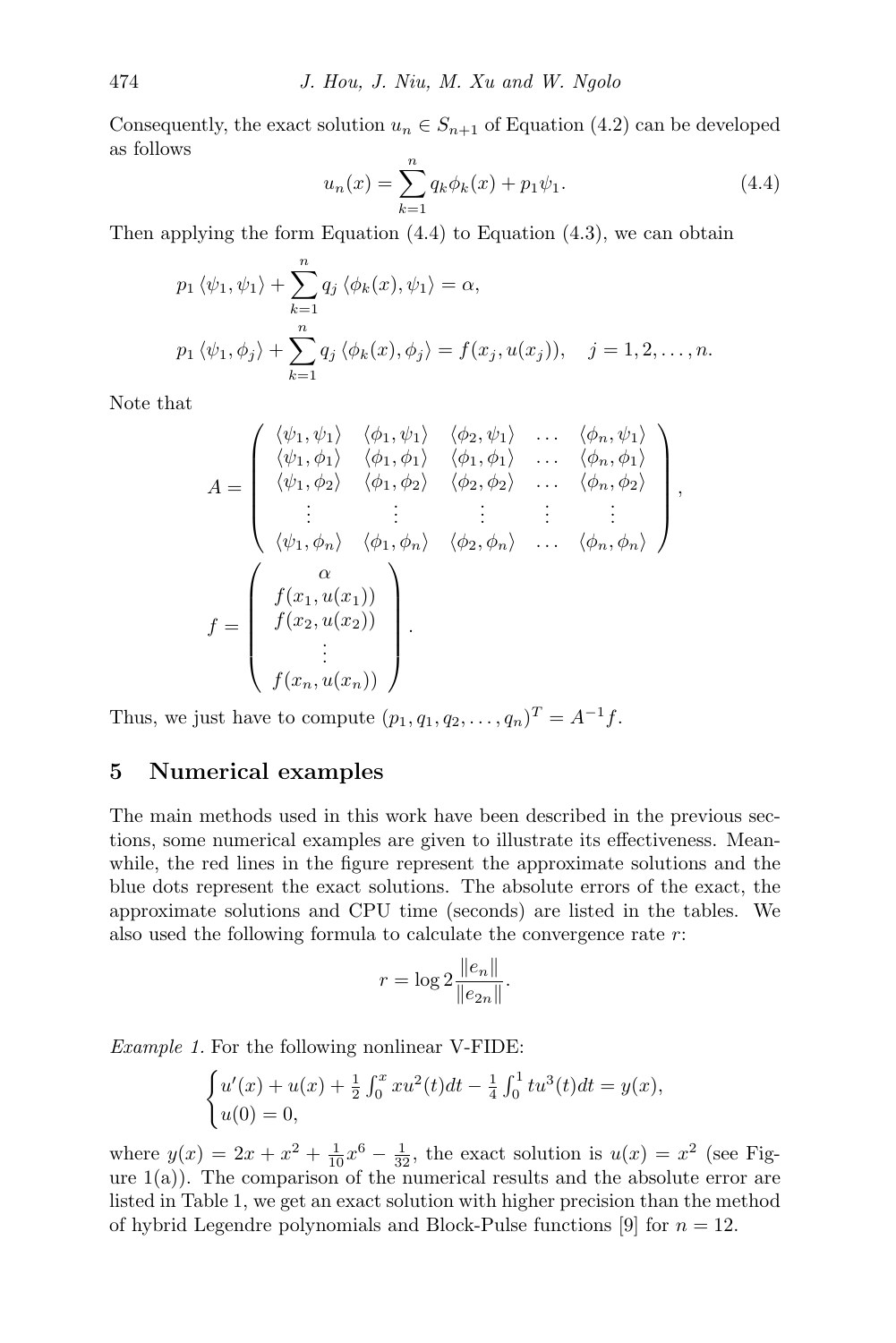<span id="page-6-0"></span>

Figure 1. Approximate solutions: a) Example 1, b) Example 2.

| $\boldsymbol{x}$ |          | Exact solution Presented method | In $[9]$ | Absolute error in [9] | Absolute error |
|------------------|----------|---------------------------------|----------|-----------------------|----------------|
| 0.0              | 0.000000 | 0.000000                        | 0.000000 | 0.00000               | 0.00000        |
| 0.1              | 0.010000 | 0.010044                        | 0.010917 | $9.100E-4$            | 4.4259E-5      |
| 0.2              | 0.040000 | 0.040094                        | 0.041703 | 1.703E-3              | 9.3974E-5      |
| 0.3              | 0.090000 | 0.090146                        | 0.092364 | 2.364E-3              | 1.4657E-4      |
| 0.4              | 0.160000 | 0.160198                        | 0.162911 | 2.911E-3              | 1.9813E-4      |
| 0.5              | 0.250000 | 0.250243                        | 0.253371 | 3.371E-3              | 2.4307E-4      |
| 0.6              | 0.360000 | 0.360289                        | 0.364244 | $4.244E - 3$          | 2.8891E-4      |
| 0.7              | 0.490000 | 0.490346                        | 0.493830 | 3.830E-3              | 3.4553E-4      |
| 0.8              | 0.640000 | 0.640408                        | 0.642375 | 2.375E-3              | 4.0786E-4      |
| 0.9              | 0.810000 | 0.810468                        | 0.810337 | 3.370E-4              | 4.6836E-4      |
| 1.0              | 1.000000 | 1.000520                        | 0.998506 | 1.494E-3              | 5.1647E-4      |
| $\boldsymbol{r}$ |          | $r_6 = 1.99$                    |          | $r_{12} = 1.99$       |                |
| <b>CPU</b>       |          |                                 | 1.75s    |                       |                |

<span id="page-6-1"></span>Table 1. Numerical result and absolute error for Example 1.

Example 2. For the following V-FIDE:

$$
\begin{cases} u'(x) + u(x) - 2 \int_0^x \sin(x) u^2(t) dt = \cos(x) + (1 - x) \sin(x) + \cos(x) \sin^2(x), \\ u(0) = 0. \end{cases}
$$

The exact solution is  $u(x) = \sin(x)$  (see Fig. [1](#page-6-0) (b))

Table [2](#page-7-0) illustrates the numerical results and the absolute error. From the Table [2](#page-7-0) results, we can see that our method approximates the exact solution more closely than the hybrid Legendre polynomials and Block-Pulse functions [\[9\]](#page-8-4) for  $n = 12$ .

Example 3. Consider the nonlinear V-FIDE:

$$
\begin{cases} u'(x) + \int_0^x (u^2(t) - 2) dt = \frac{1}{5}x^5, \\ u(0) = 0. \end{cases}
$$

with the exact solution given by  $u(x) = x^2$ . The comparison of the numerical results and the absolute error are listed in Table [3,](#page-7-1) our method is more accurate than the method of Laplace discrete adomian decomposition in [\[4\]](#page-8-5) for  $n = 4$ .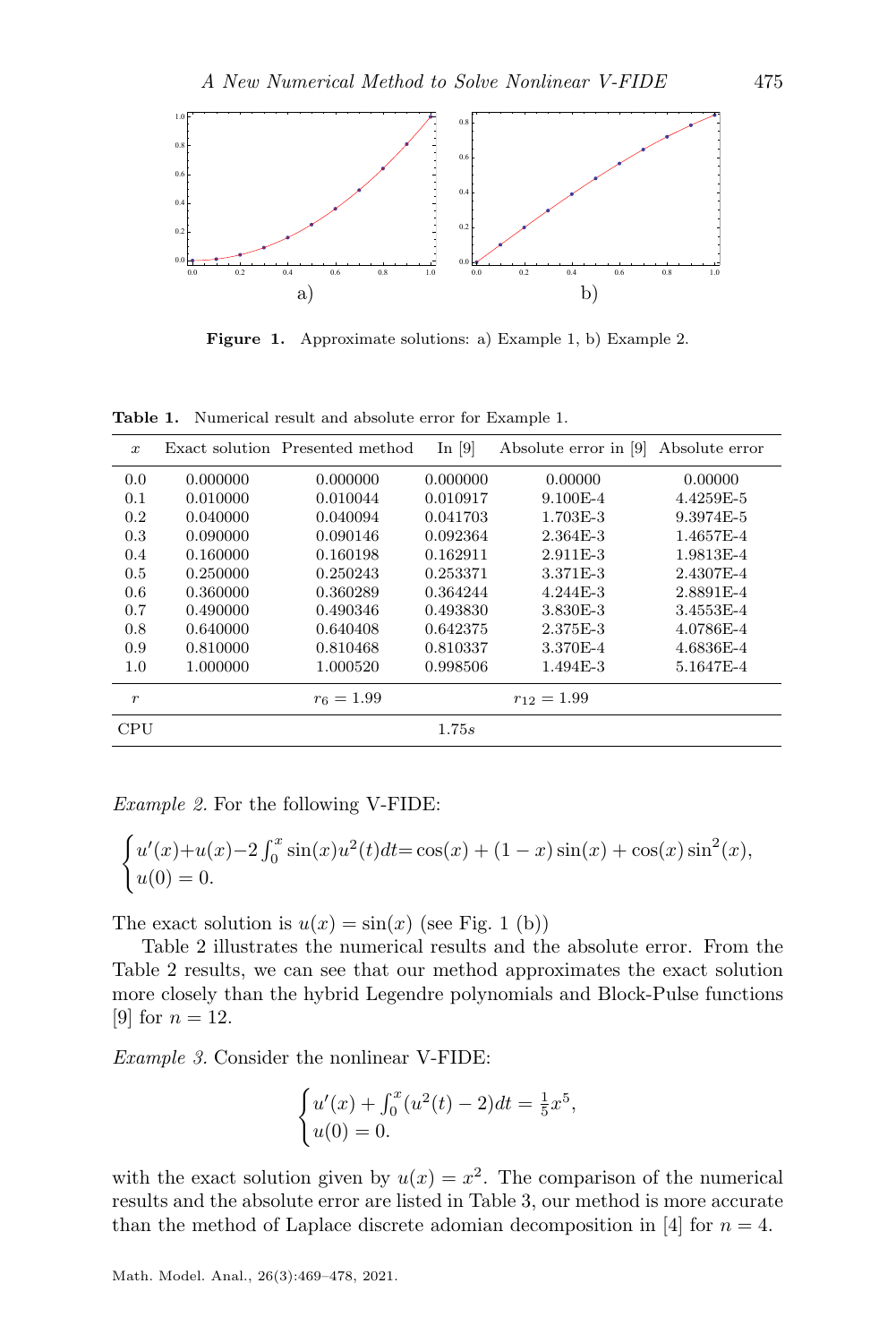| $\boldsymbol{x}$ |          | Exact solution Presented method | In $[9]$ | Absolute error in [9] | Absolute error |
|------------------|----------|---------------------------------|----------|-----------------------|----------------|
| 0.0              | 0.000000 | 0.000000                        | 0.000032 | $3.2E-5$              | 1.82077E-14    |
| 0.1              | 0.099833 | 0.099793                        | 0.099435 | 3.98417E-4            | 3.99348E-5     |
| 0.2              | 0.198669 | 0.198584                        | 0.198304 | 3.65331E-4            | 8.53956E-5     |
| 0.3              | 0.295520 | 0.295387                        | 0.295493 | 2.72067E-4            | 1.33170E-4     |
| 0.4              | 0.389418 | 0.389239                        | 0.389688 | 2.69658E-4            | 1.79180E-4     |
| 0.5              | 0.479425 | 0.479207                        | 0.479311 | 1.14539E-4            | 2.18684E-4     |
| 0.6              | 0.564642 | 0.564383                        | 0.562965 | 1.67747E-3            | 2.59684E-4     |
| 0.7              | 0.644217 | 0.643906                        | 0.640005 | 4.21269E-3            | 3.11780E-4     |
| 0.8              | 0.717356 | 0.716984                        | 0.708103 | 9.25309E-3            | 3.71839E-4     |
| 0.9              | 0.783326 | 0.782891                        | 0.764843 | 1.84839E-2            | 4.36266E-4     |
| 1.0              | 0.841470 | 0.840970                        | 0.807845 | 3.36260E-2            | 5.01073E-4     |
| $\boldsymbol{r}$ |          | $r_6 = 2.00$                    |          | $r_{12} = 1.99$       |                |
| <b>CPU</b>       |          |                                 | 0.923s   |                       |                |

<span id="page-7-0"></span>Table 2. Numerical result and absolute error for Example 2.



Figure 2. Approximate solution of Example 3.

<span id="page-7-1"></span>Table 3. Numerical result and absolute error for Example 3.

| $\boldsymbol{x}$ | Exact sol. | Presented method | In $[4]$   | Abs. error in $[4]$ | Abs. error  |
|------------------|------------|------------------|------------|---------------------|-------------|
| 0.0              | 0.00000000 | 0.00000000       | 0.00000000 | 0.00000000          | 0.00000000  |
| 0.2              | 0.04000000 | 0.040000000      | 0.03999986 | 1.41640E-7          | 4.68375E-17 |
| 0.4              | 0.16000000 | 0.160000000      | 0.15999094 | 9.05930E-6          | 2.77556E-17 |
| 0.6              | 0.36000000 | 0.360000000      | 0.35989712 | 1.02879E-4          | 1.11022E-16 |
| 0.8              | 0.64000000 | 0.64000000       | 0.63942742 | 5.72582E-4          | 2.22045E-16 |
| 1.0              | 1.00000000 | 1.00000000       | 0.99787295 | 2.12705E-3          | 1.11022E-15 |
| CPU              |            |                  | 0.579s     |                     |             |

## 6 Conclusions

In this article, the SRKM and the HPM were successfully applied to figure out the nonlinear V-FIDE by getting the uniform approximate solution. Besides, compared with the method of Hybrid Legendre polynomials [\[9\]](#page-8-4), Laplace discrete adomian decomposition method [\[4\]](#page-8-5), the convergence speed and accuracy of solution were better.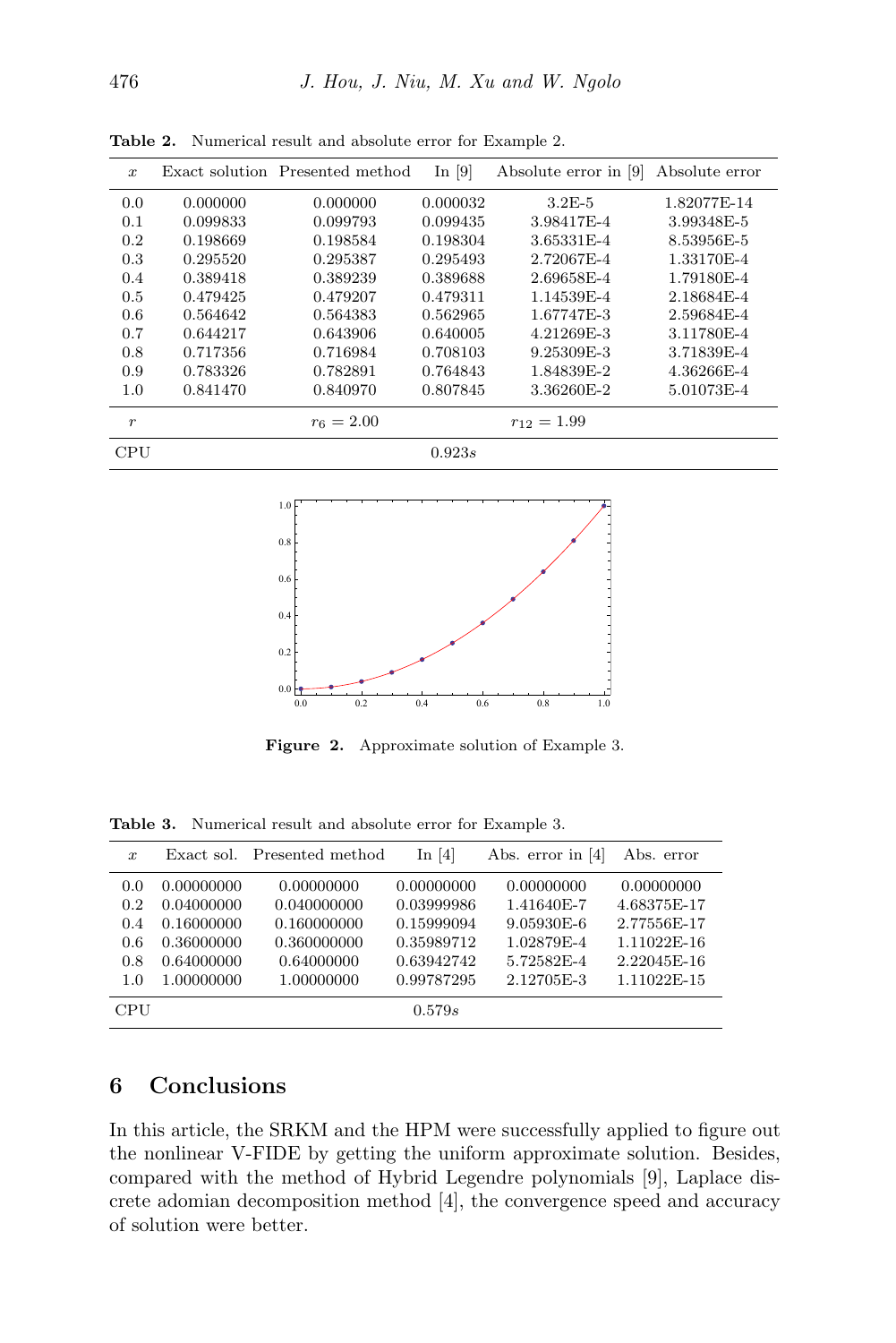#### Acknowledgements

Correspondence to Jing Niu, School of Mathematics and Sciences, Harbin Normal University, Harbin, 150025, China. This research were supported by the Heilongjiang Province with College Innovative Talent foundation of China(Grant Number UNPYSCT-2017179).

#### References

- <span id="page-8-0"></span>[1] A. Abdi and S.A. Hosseini. The barycentric rational differencequadrature scheme for systems of Volterra integro-differential equations. SIAM Journal on Scientific Computing, 40(3):A1936–A1960, 2018. [https://doi.org/10.1137/17M114371X.](https://doi.org/10.1137/17M114371X)
- <span id="page-8-1"></span>[2] E. Babolian, Z. Masouri and S. Hatamzadeh-Varmazyar. New direct method to solve nonlinear Volterra-Fredholm integral and integro differential equation using operational matrix with block-pulse functions. Progress in Electromagnetics Research B, 8:59–76, 2008. [https://doi.org/10.2528/pierb08050505.](https://doi.org/10.2528/pierb08050505)
- <span id="page-8-2"></span>[3] E. Babolian, Z. Masouri and S. Hatamzadeh-Varmazyar. Numerical solution of nonlinear Volterra-Fredholm integro-differential equations via direct method using triangular functions. Computers Mathematics With Applications, 58(2):239– 247, 2009. [https://doi.org/10.1016/j.camwa.2009.03.087.](https://doi.org/10.1016/j.camwa.2009.03.087)
- <span id="page-8-5"></span>[4] H.O. Bakodah, M. Almazmumy, S.O. Almuhalbedi and L. Abdullah. Laplace discrete Adomian decomposition method for solving nonlinear integro differential equations. Journal of Applied Mathematics and Physics, 7(6):1388–1407, 2019. [https://doi.org/10.4236/jamp.2019.76093.](https://doi.org/10.4236/jamp.2019.76093)
- <span id="page-8-6"></span>[5] J. Biazar, B. Ghanbari, M.G. Porshokouhi and M.G. Porshokouhi. Hes homotopy perturbation method: A strongly promising method for solving non-linear systems of the mixed VolterraFredholm integral equations. Computers Mathematics with Applications, 61(4):1016–1023, 2011. [https://doi.org/10.1016/j.camwa.2010.12.051.](https://doi.org/10.1016/j.camwa.2010.12.051)
- <span id="page-8-7"></span>[6] N. Bildik. Modified decomposition method for nonlinear VolterraFredholm integral equations. Chaos Solitons Fractals, 33:308-313, 2007. [https://doi.org/10.1016/j.chaos.2005.12.058.](https://doi.org/10.1016/j.chaos.2005.12.058)
- <span id="page-8-9"></span>[7] M.G. Cui and Y.Z. Lin. Nonlinear Numerical Analysis in the Reproducing Kernel Space. Nova Science Publishers, New York, London, 2009.
- <span id="page-8-8"></span>[8] M. Ghasemi, M.T. Kajani and E. Babolian. Application of Hes homotopy perturbation method to nonlinear integro-differential equations. Applied Mathematics and Computation, 188(1):538–548, 2007. [https://doi.org/10.1016/j.amc.2006.10.016.](https://doi.org/10.1016/j.amc.2006.10.016)
- <span id="page-8-4"></span>[9] K. Maleknejad, B. Basirat and E. Hashemizadeh. Hybrid legendre polynomials and block-pulse functions approach for nonlinear V0olterra-Fredholm integrodifferential equations. Computers Mathematics with Applications, 61(9):2821– 2828, 2011. [https://doi.org/10.1016/j.camwa.2011.03.055.](https://doi.org/10.1016/j.camwa.2011.03.055)
- <span id="page-8-3"></span>[10] K. Maleknejad and E. Saeedipoor. Convergence analysis of hybrid functions method for two-dimensional nonlinear VolterraFredholm integral equations. Journal of Computational and Applied Mathematics, 368:1–10, 2020. [https://doi.org/10.1016/j.cam.2019.112533.](https://doi.org/10.1016/j.cam.2019.112533)